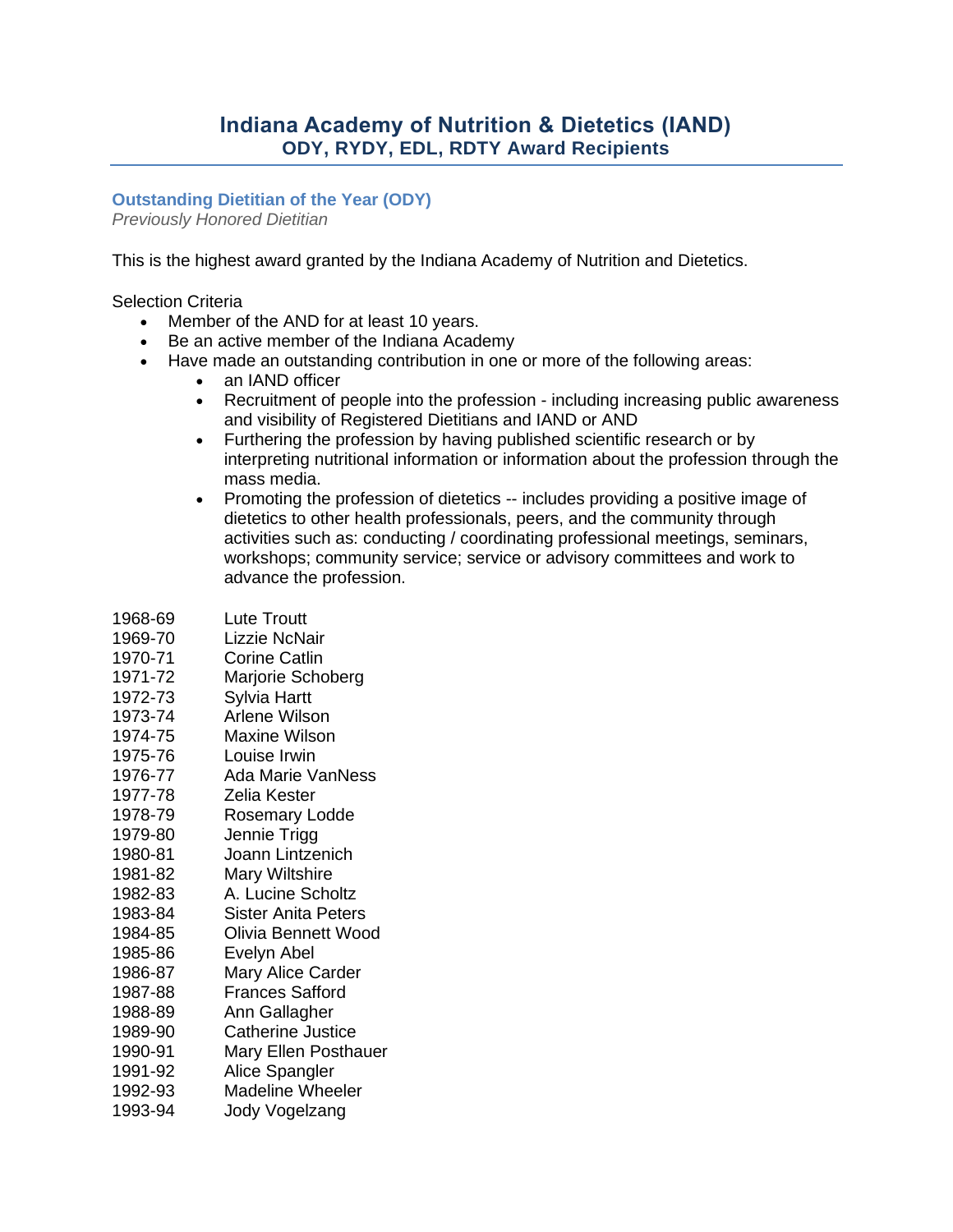| 1994-95 | Rita Fields              |
|---------|--------------------------|
| 1995-96 | Carol Kourany            |
| 1996-97 | <b>Bill Evers</b>        |
| 1997-98 | Linda Hofmeister         |
| 1998-99 | Joan Trendell            |
| 1999-00 | <b>Judith Roepke</b>     |
| 2000-01 | Marolyn Steffen          |
| 2001-02 | Joann Burnett            |
| 2002-03 | Maureen Leugers          |
| 2003-04 | <b>Lori Morton Witte</b> |
| 2004-05 | Martha Rardin            |
| 2005-06 | Lesa Frederick Cagle     |
| 2006-07 | Merievelyn Stuber        |
| 2007-08 | <b>Susan Straub</b>      |
| 2008-09 | Ann Overmyer             |
| 2009-10 | Brenda Richardson        |
| 2010-11 | Bonnie Gunckel           |
| 2011-12 | Dr. Jay Kandiah          |
| 2012-13 | <b>Cherry Chanley</b>    |
| 2013-14 | Diane Ruyack             |
| 2014-15 | Sara Blackburn           |
| 2015-16 | Corine M. Carr           |
| 2016-17 | <b>Carol Friesen</b>     |
| 2017-18 | Julie McCullough         |
| 2018-19 | Barbara Mayfield         |
| 2019-20 | Jenni Browning           |
|         |                          |

### **Recognized Young Dietitian of the Year (RYDY)**

The purpose of the RYDY program is to recognize the competence and activities of younger dietitians in the Academy of Nutrition and Dietetics (the Academy) and to encourage their continued participation in association affairs. This group will be an additional resource from which the leadership of the Association will develop both at the district, state, and national levels.

### **The RYDY award recognizes one RD annually.**

Selection Criteria

- Member of the Academy of Nutrition and Dietetics
- 35 years of age or younger as of May 1 of the year of the award
- Is a Registered Dietitian (RD)/ Registered Dietitian Nutritionist (RDN)
- Active participant in dietetic associations at the district, state, or national level
- Demonstrated concern for the promotion of optimal health and nutritional status of the population
- Demonstrated leadership either in either a dietetic association or employment (e.g. legislation, research, education, clinical dietetics, food service management, public relations, career guidance, etc.)
- Not a previous recipient of the RYDY award

1974 Olivia Bennett Wood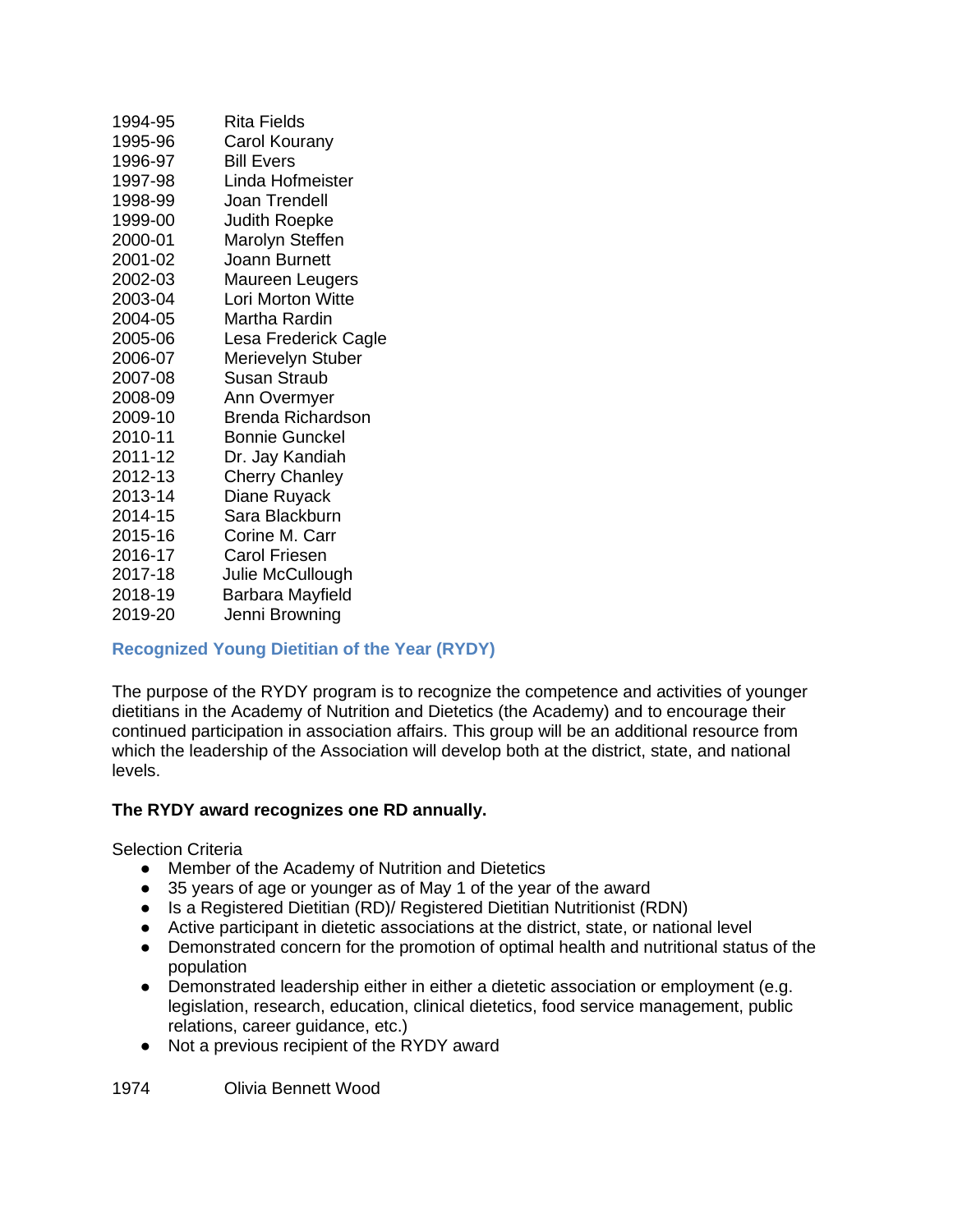| 1975 | <b>Suzi Nordholt</b>                     |
|------|------------------------------------------|
|      | Sarah Ann Cauble                         |
| 1976 | Fran Nicholas (Safford)                  |
|      | Ann Molique (Zimmerman)                  |
| 1977 | Gloria Wall                              |
|      | Jean Miller                              |
| 1978 | <b>Nancy Scheerer</b>                    |
|      | Janet Frankenhauser                      |
| 1979 | Barbara Ann Konieszny (Wine) Rita Fields |
| 1980 | Jane Hougland                            |
|      | <b>Cathy Strain</b>                      |
| 1981 | Bobbi Jo Homola                          |
|      | Ann Bolk Kelderhouse                     |
| 1982 | <b>Phil Arnold</b>                       |
|      | Mary Rose Kellar (Baron)                 |
| 1983 | <b>Vickie Kline Craker</b>               |
|      | Nancy Burzminski                         |
| 1984 | Mary Engelland                           |
|      | Jane Stephens (Hackert)                  |
| 1985 | <b>Lori Morton Witte</b>                 |
|      | <b>Debra Duskin-Morris</b>               |
| 1986 | Linda Ulrich                             |
|      | <b>Susan Scott</b>                       |
| 1987 | Laura Hall                               |
|      | Donna Wandergraff                        |
| 1988 | Barbara Mayfield                         |
|      | Cynthia Tanzik                           |
| 1989 | Jody Vogelzang                           |
|      | Donna Camp                               |
| 1990 | Mary Crumback                            |
|      | Michelle Murphy-Wise                     |
| 1991 | <b>Corine Carr</b>                       |
|      | Monica Hochgesang                        |
| 1992 | Joan Trendell                            |
|      | Kim Gioe (Galeaz)                        |
| 1993 | Maria Krach                              |
|      | Maureen Felts Leugers                    |
| 1994 | <b>Cheryl Armstrong</b>                  |
|      | <b>Barbara Zonakis</b>                   |
| 1995 | Kim Buchanan (Hardin) Teresa Harpenau    |
| 1996 | Loraine Cira                             |
|      | <b>Kathleen Prechtel</b>                 |
| 1997 | Lesa Frederick Cagle                     |
|      | Barbara Kruse Minger                     |
|      |                                          |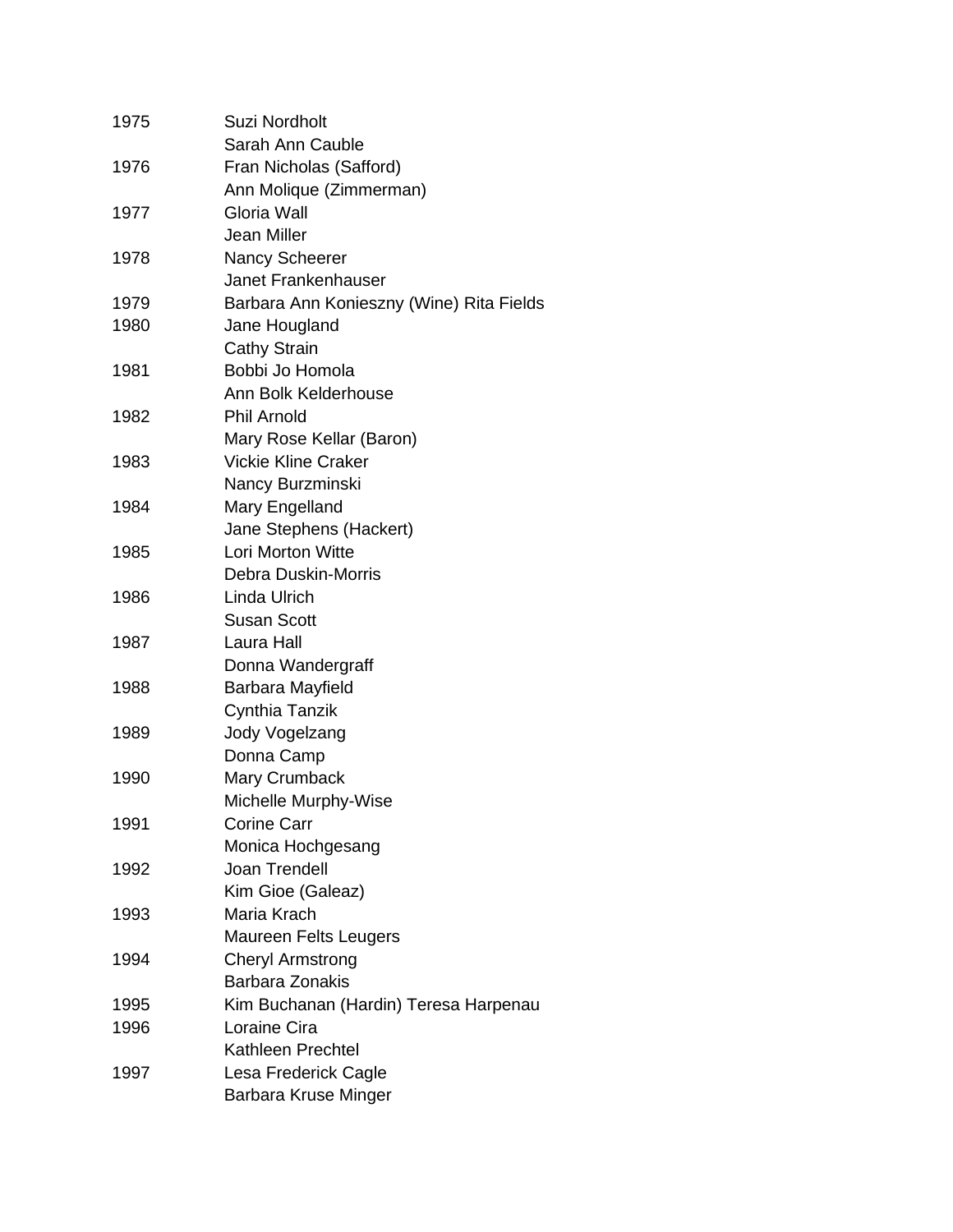| 1998 | Jennifer Deutsch          |
|------|---------------------------|
|      | Vicki Gray                |
| 1999 | <b>Stacy Miller</b>       |
|      | <b>Rachel Morrison</b>    |
| 2000 | <b>Kelly Soracco</b>      |
|      | Merievelyn Stuber         |
| 2001 | Julia Just                |
| 2002 | Leigh Ann Brooks          |
| 2003 | <b>Corey Filbert</b>      |
| 2004 | <b>Heather Kelsheimer</b> |
|      | Kassie Kidd               |
| 2005 | <b>Mandy Puckett</b>      |
| 2006 | <b>Breann Ellis</b>       |
| 2007 | Julie K. Shertzer         |
| 2008 | Elissa Murphy             |
| 2009 | Jenni Purcell             |
| 2010 | Laura Kenny               |
| 2011 | Ashley Kim (WIDA)         |
|      | Tonya Somers (CIDDA)      |
| 2012 | <b>Valerie Amend</b>      |
| 2013 | Abby Becker (CIDDA)       |
|      | Bethany Daugherty (SEIDA) |
|      | Patty Denton (WIDDA)      |
|      | Stephanie Gray (NEIDA)    |
| 2014 | Whitney Lahrman (WIDDA)   |
|      | Kayla Hendrix (SIDDA)     |
|      | Michelle Bojrab, (NEIDA)  |
|      | Maria Haisley (NEIDA)     |
|      | Ashley Jacobs (CIDDA)     |
| 2015 | Jenna Defore,             |
|      | Lisa Graves               |
|      | Sarah Kuehnert,           |
|      | Chelsey Kuper,            |
|      | Samantha C. Schaefer      |
| 2016 | Amanda Kruse              |
| 2017 | <b>Mark McInerney</b>     |
| 2018 | <b>Stacey Driver</b>      |
| 2019 | <b>Kate Beard</b>         |
| 2020 | Yu-Han Huang              |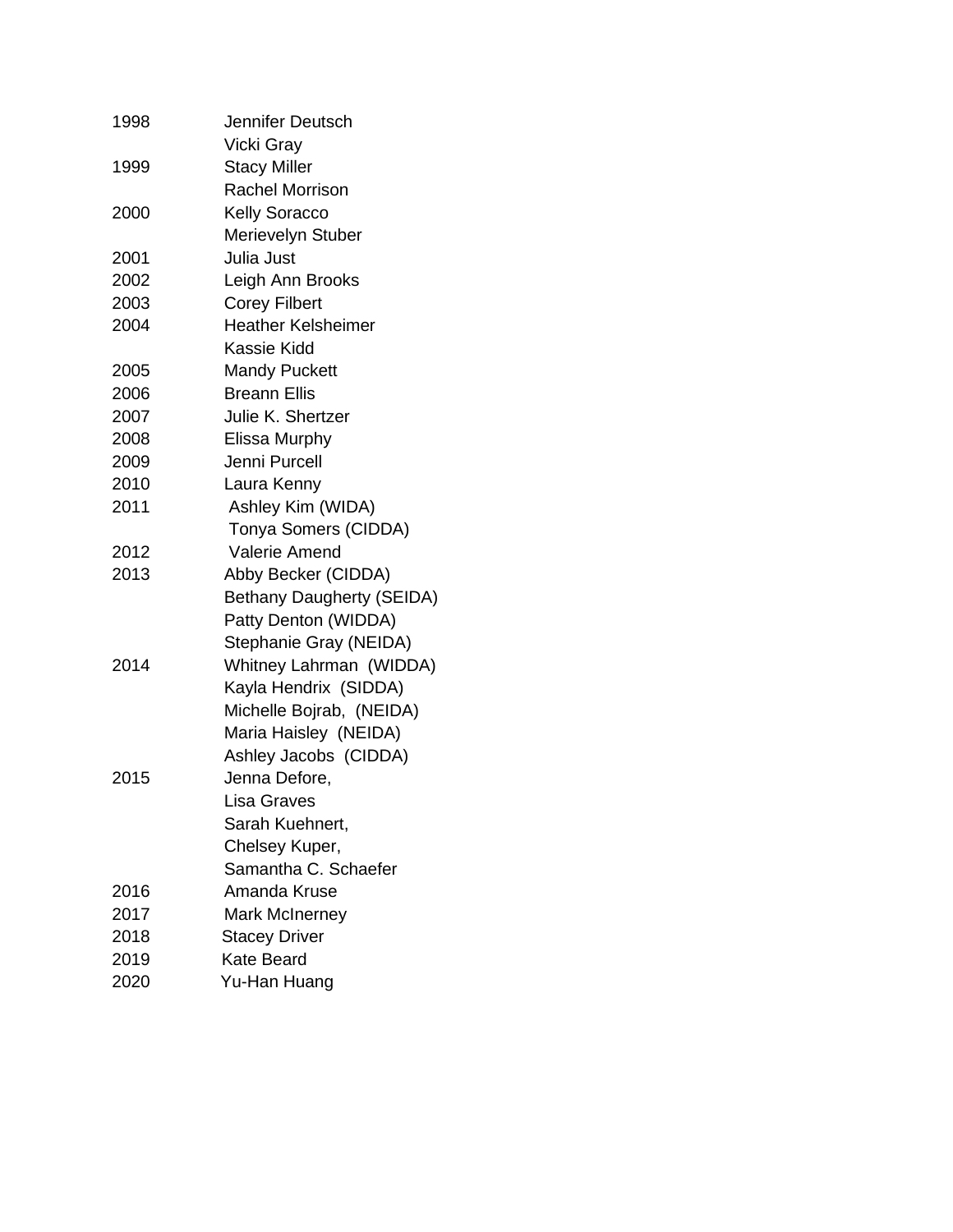# **Emerging Dietetic Leader (EDL)**

The EDL Award recognizes the competence and activities of dietitians regardless of their age, who have made distinctive contributions early in their dietetics careers to the Academy of Nutrition and Dietetics.

The EDL award recognizes one RD/ RDN or DTR annually.

Selection Criteria

- Member of the Academy of Nutrition and Dietetics
- Is a Registered Dietitian (RD)/ Registered Dietitian Nutritionist (RDN) or a Dietetic Technician, Registered (DTR)
- Active participant in dietetic associations at the district, state, or national level for a minimum of 5 years
- Practice experience (RD, RDN, DTR) not less than 5 years or greater than 10 years; Interrupted careers or time periods not in practice are not to be included or rationed into the requirement of 5-10 years of experience
- Demonstrated concern for the promotion of optimal health and nutritional status of the population
- Demonstrated leadership either in either a dietetic association or employment (e.g. legislation, research, education, clinical dietetics, food service management, public relations, career guidance, etc.)
- Not a previous recipient of the RYDY or RDTY awards

| 2000    | Beth Wathen            |
|---------|------------------------|
| 2001-02 | No nominations         |
| 2003    | Madelyn Kvidahl        |
| 2004    | No nominations         |
| 2005    | Joanne Kosior          |
| 2006-08 | No nominations         |
| 2009    | Kate Capen             |
| 2010    | Hanna Kelley           |
| 2011    | <b>Tammy Newport</b>   |
| 2012    | Rachel Noirot          |
| 2013    | Samantha Schaefer      |
| 2014    | Angie Frost            |
| 2015-16 | No nominations         |
| 2017    | Katie Shepherd         |
| 2018    | <b>Stephanie Faroh</b> |
| 2019    | No recipient           |
| 2020    | Anna Busenburg         |